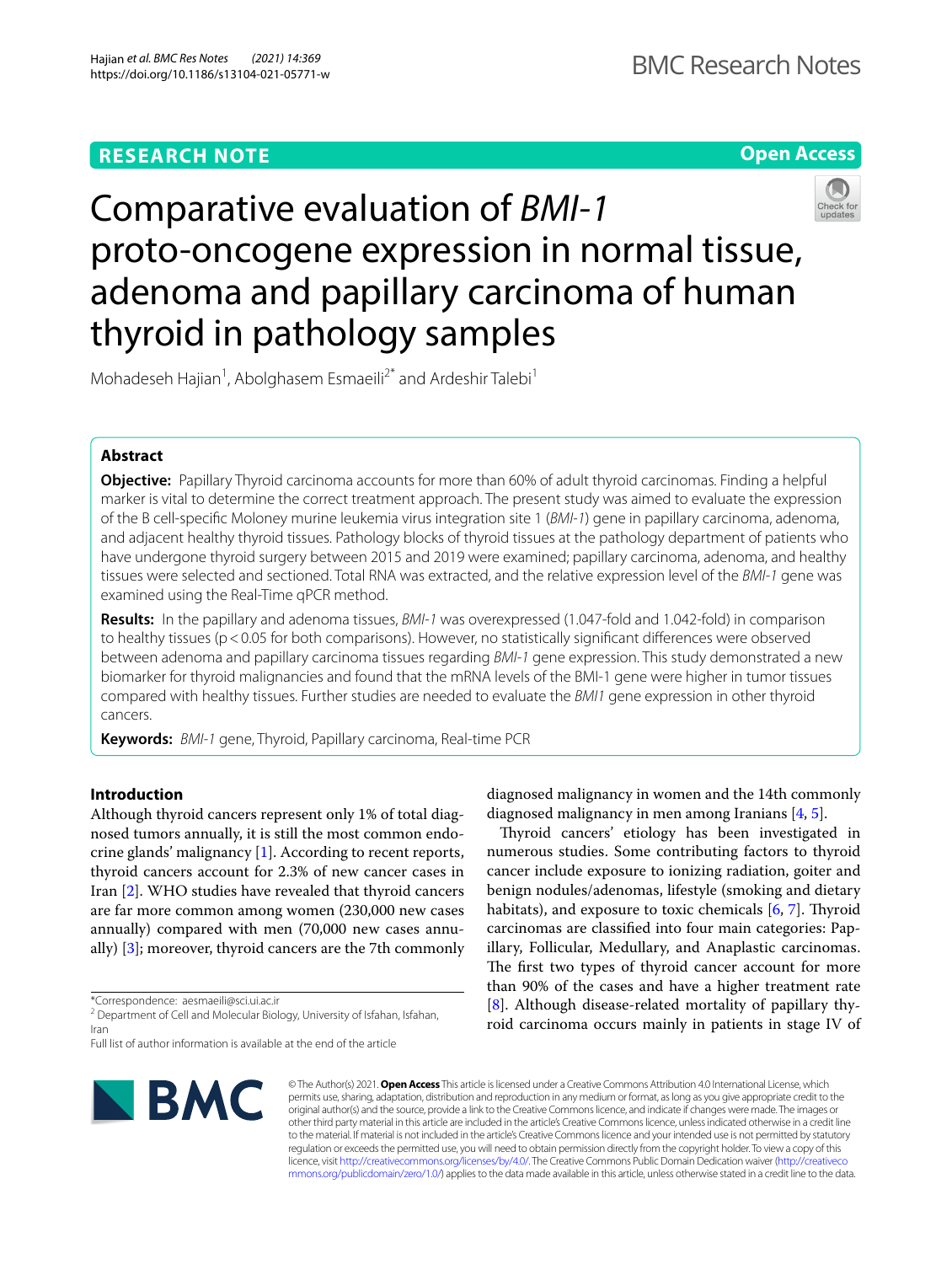papillary thyroid carcinoma, these patients represent a minority of patients [\[9](#page-3-8)].

Early diagnosis and treatment of thyroid tumors may prevent the involvement of the cervical lymph nodes [[10,](#page-3-9) [11\]](#page-3-10). It has been reported that neck lymph nodes are involved in 46% of papillary thyroid carcinomas at initial diagnosis, though the proper treatment leads to longtime survival  $[12]$  $[12]$ . Even though advanced laboratory diagnosis of cancers has improved the technological ability for earlier diagnosis of silent thyroid tumors, the need for predictive markers is critical for selecting individuals with increased risk of thyroid carcinomas [\[13\]](#page-3-12).

Recent studies have reported that B cell-specifc Moloney murine leukemia virus integration site 1 (*BMI-1*), a transcription factor involved in regulating cell cycle and apoptosis, is upregulated in various cancers and related to poor prognosis [[14,](#page-3-13) [15\]](#page-3-14). Interaction of *p16* (a tumor suppressor encoded by the *INK4a/Arf* locus) and *BMI-1* contribute stem cell-like features to cancerous cells and alter the biological behavior of tumors [[16](#page-3-15)]. In addition, down-regulation of *BMI-1* in breast cancer cells inhibited cellular invasion and proliferation [\[17](#page-3-16)]. Several studies have suggested the overexpression of the *BMI-1* gene as a predictive marker of cancer initiation [[18,](#page-3-17) [19\]](#page-3-18). Moreover, upregulation of *BMI-1* has been linked to tumor relapse, metastasis, and resistance to therapy in multiple human cancers [[20\]](#page-3-19).

Consequently, the present study is aimed to investigate the level of expression of the *BMI-1* gene in human adenoma, papillary thyroid carcinomas, and their healthy adjacent tissue samples. The present study is the first report of the expression of BMI-1 in thyroid cancerous and healthy adjacent tissues to the best of our knowledge.

#### **Main text**

# **Materials and methods**

# *Tissue sample preparation and ethical statements*

Paraffin blocks of thyroid specimens surgically excised from 21 patients from 2015 to 2019 and achieved at the pathology department of Seied-o-Alshohada Hospital were used in the present study. Written informed consents were obtained from all patients before surgical procedures. Three specimen blocks were prepared for each patient, including papillary carcinoma, adenoma, and adjacent healthy tissues; the specimens were recovered, and 10  $\mu$ M sections were prepared after slide microscopy observations and confrmation of thyroid papillary carcinoma diagnosis.

# *Inclusion and exclusion criteria*

Collections of the archived paraffin blocks of surgical resection specimens of the pathology department of Seied-o-Alshohada hospital from 2015 to 2019 were examined in this study. Twenty-one cases met the inclusion criteria of this study; patients who were not simultaneously diagnosed with PTC and thyroid adenoma were excluded from the investigation. The clinicopathological characteristics of the patients are summarized in Table [1.](#page-1-0)

# *RNA extraction and cDNA synthesis*

RNA extraction from biopsy sections was performed using the RNeasy FFPE kit (Qiagen, Germany). The quality and quantity of extracted RNAs were verifed using NanoDrop 2000, and cDNA synthesis was carried out using 1 μg of DNAase-treated total RNA samples by QuantiTect Reverse Transcription kit (Qiagen).

# *Real‑time RT‑PCR*

Real-time q-PCR was conducted in triplicate, using QuantiFast SYBR Green PCR Kit (Qiagen) on StepOne Plus real-time qPCR System (Applied Biosystems, USA) following the recommended protocol of the manufacturer. The *GAPDH* (Glyceraldehyde-3-Phosphate Dehydrogenase) gene was selected as the reference gene, and the following primers were used to determine the expression of *BMI-1*: F: 5'-ATACTTCTCTGTTGCTACG-3' and R: 5ʹ-TGCCATCTGATTCTTACAA-3ʹ. Relative gene expression levels were evaluated by the comparative  $\triangle$  $\triangle$ CT method as described previously [[21](#page-4-0)]. The GAPDH

<span id="page-1-0"></span>**Table 1** Clinicopathological characteristics of patients with papillary thyroid carcinoma whose tissue blocks were sectioned in the present study

| <b>Characteristics</b>           | No (%)    |
|----------------------------------|-----------|
| Age at diagnosis (mean $\pm$ SD) |           |
| >45                              | 19 (90.5) |
| $<$ 45                           | 2(9.5)    |
| Sex                              |           |
| Men                              | 15 (71.4) |
| Female                           | 6(28.6)   |
| Family history                   |           |
| Yes                              | 2(90.5)   |
| <b>No</b>                        | 19 (90.5) |
| Tumor stage                      |           |
| $\overline{\phantom{a}}$         | 17(81)    |
| $\mathbf{  }$                    | 3(14.3)   |
| $\mathsf{III}$                   | 1(4.8)    |
| $\mathsf{IV}$                    | 0         |
| Tumor size (mm)                  |           |
| < 5                              | 4(19)     |
| >5                               | 17(81)    |
| Lymph node metastasis            |           |
| Yes                              | 1(4.8)    |
| No                               | 20 (95.2) |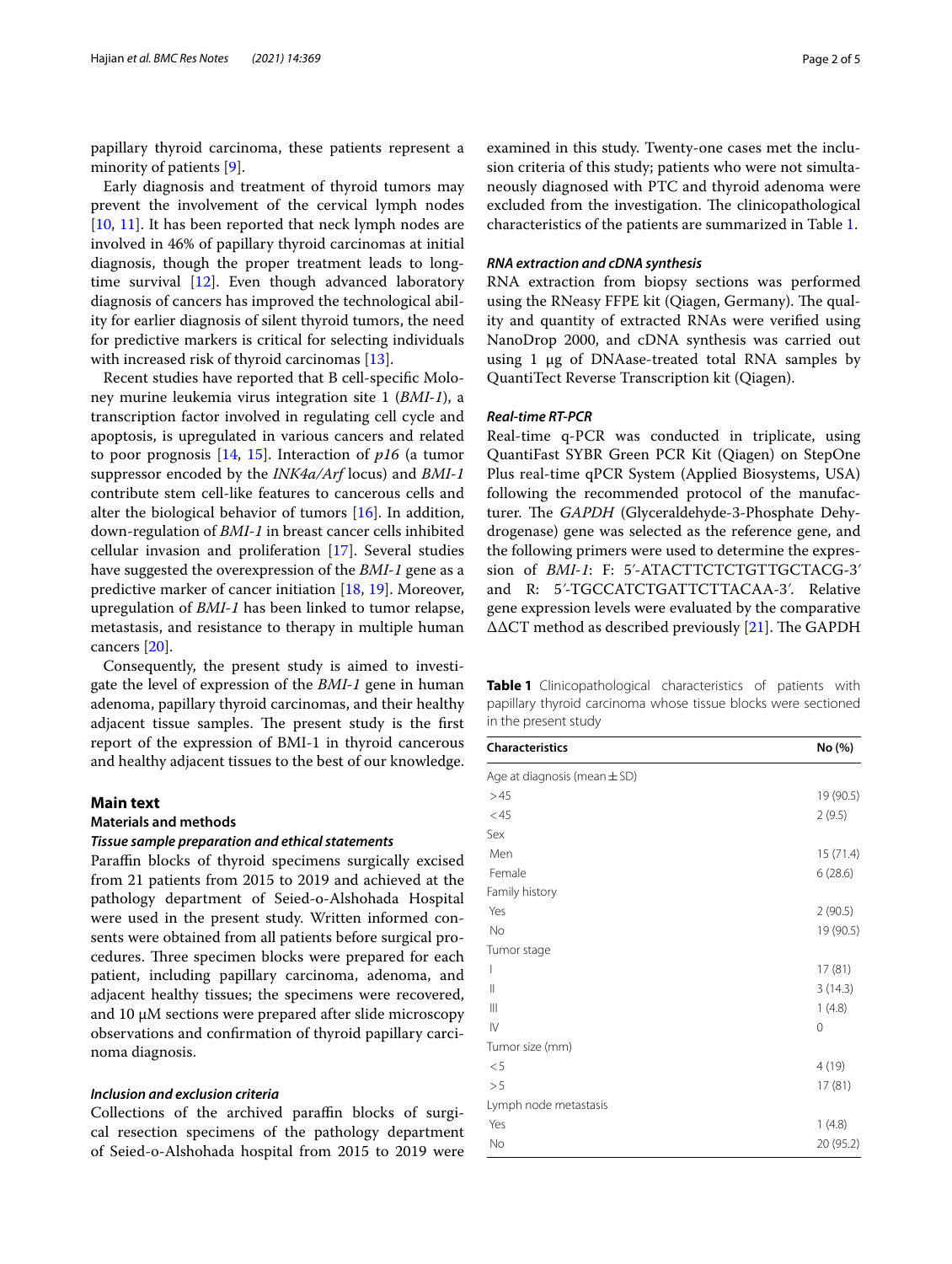Forward primer, GAAGGTGAAGGTCGGAGTC, and GAPDH Reverse primer, GAAGATGGTGATGGGATT TC, were used based on Yazdani et al. studies [[22](#page-4-1)].

# *Statistical analysis*

Data analysis was done using Graphpad Prism V 8.1 for windows. One-way analysis of variance (ANOVA) was used to investigate the signifcance of the diference in *BMI-1* expression levels between thyroid papillary carcinoma, adenoma, and adjacent healthy tissues followed by post-hoc Dunnett's test. Furthermore, a two-tailed paired t-test was used to evaluate the diference in *BMI-1* gene expression between adenoma and papillary carcinoma tissues. p values below 0.05 were considered signifcant.

## **Results**

# *RNA extraction and cDNA synthesis*

In this retrospective cross-sectional study, we sought to determine the expression level of the *BMI-1* gene in adenoma, papillary carcinoma, and adjacent healthy tissues. Total RNA was extracted from sectioned blocks using the RNeasy FFPE Kit, and NanoDrop and agarose gel electrophoresis examined the quality and quantity of extracted RNAs.

# *Real‑time qPCR and statistical analysis*

The expression level of the *BMI-1* gene in sectioned tissues was assessed using SYBR green real-time PCR assay. The results indicated that the *BMI-1* gene is slightly overexpressed in both types of tissues compared to their adjacent healthy tissues (Fig. [1](#page-2-0)).

Results of the Dunnett test revealed that the *BMI-1* gene was overexpressed in adenoma tissues by 1.042 fold (CI −0.08533 to −0.0003886, *p*=0.04) and in papillary carcinoma tissues by 1.047-fold (CI  $-0.09009$  to −0.005150, *p*: 0.02) compared with the adjacent healthy tissues.

<span id="page-2-0"></span>

Moreover, the results of the t-test indicated no signifcant diference between adenoma and papillary carcinoma in terms of the *BMI-1* gene expression level  $(p=0.83)$ .

# **Discussion**

Although conventional techniques for diagnosing thyroid carcinomas such as histological methods and FNA are considered gold standards, challenges in the diferentiation of benign and malignant thyroid nodules remain unsolved [[23–](#page-4-2)[25](#page-4-3)]. Most thyroid carcinomas (diferentiated papillary and follicular thyroid carcinomas) may have a promising prognosis and be treatable in case of timely diagnosis  $[26]$  $[26]$  $[26]$ . The early stratification of patients with poor prognoses would aid in selecting the most efective and appropriate therapeutic strategy [[27](#page-4-5), [28](#page-4-6)]. The lack of globally trusted biomarkers to determine aggressive types of thyroid cancer poses a signifcant challenge in managing and predicting patients with or at higher risk of thyroid cancer death [[29\]](#page-4-7).

In the present study, parafn-embedded blocks of thyroid tissue specimens were evaluated from patients who underwent thyroid surgery from 2015 to 2019. Papillary carcinoma, adenoma, and a small part of adjacent healthy tissues were sectioned, and the expression level of *BMI-1* mRNA was measured in each tissue type. Comparison of *BMI-1* mRNA level in papillary carcinoma or adenoma tissues to adjacent healthy tissues revealed that *BMI-1* was slightly overexpressed in both tissues  $(p<0.05$  for both comparisons).

Several studies have documented that *BMI-1* overexpression is inversely correlated to the expression of tumor suppressor genes such as *PTEN* and *p16* [[30](#page-4-8)]. Gisler et al. [[31\]](#page-4-9) have shown that upregulation of *BMI-1* signifcantly induces cancer cells proliferation. Furthermore, it has been shown that elevated BMI-1 mRNA level contributes to anti-cancer drugs resistance. Ojo et al. [\[32](#page-4-10)] reported that in breast cancer cell lines, *BMI-1* was upregulated, and knockdown of this gene sensitizes breast cancer cells to Tamoxifen, a widely used anti-cancer drug.

Some other studies reported the association between upregulation of *BMI-1* and the increment of diferentiation but not proliferation. Dibenedetto et al. [[33](#page-4-11)] reported that overexpression of *BMI-1* mRNA in myoblast cells correlates with elevation of mitochondrial activity and increases the energetic level of cells.

## **Conclusion**

In summary, the results of this study have shown that the *BMI-1* gene was upregulated in thyroid papillary carcinoma and adenoma tissues compared to adjacent healthy tissue. Although further studies are required to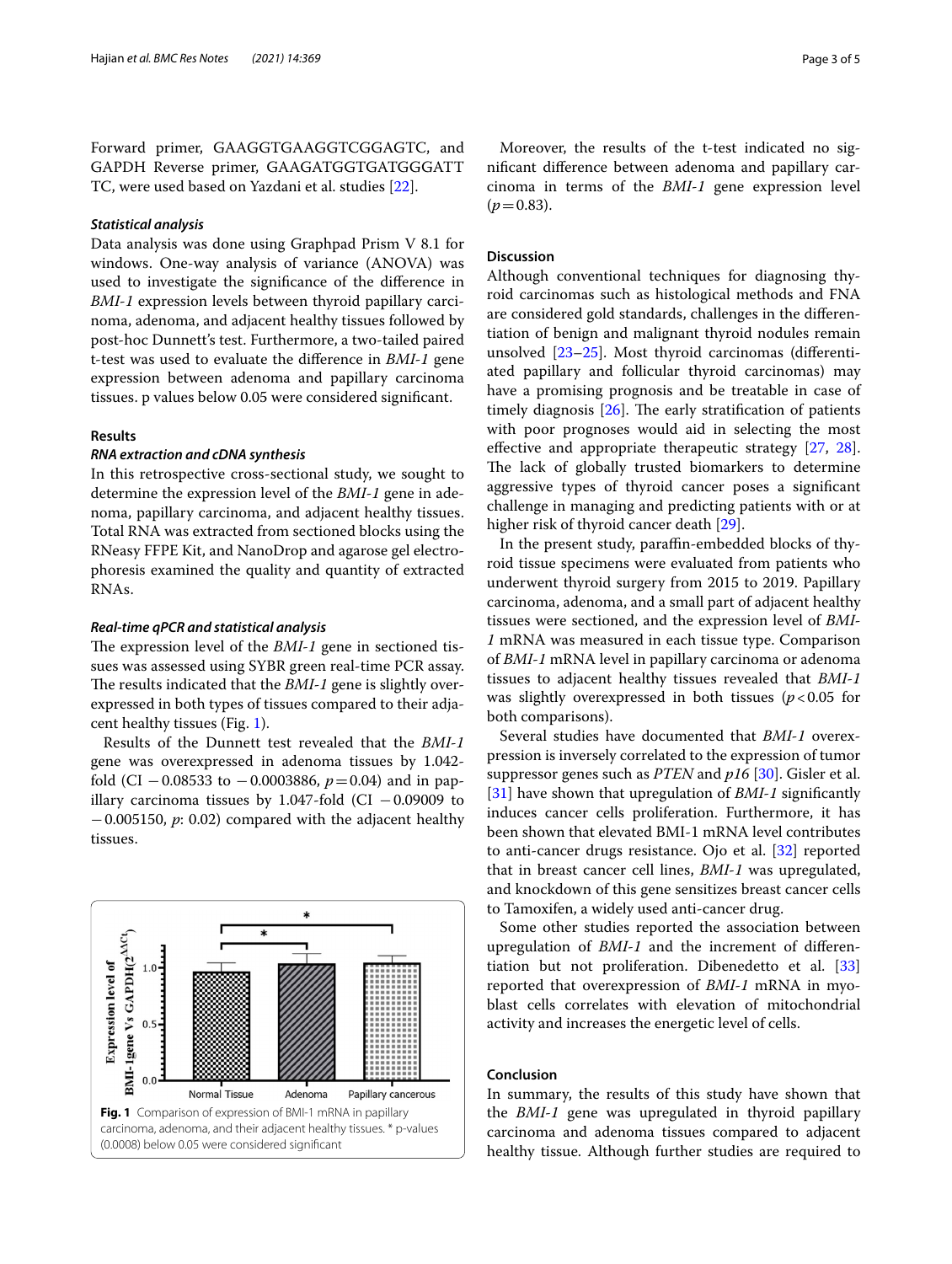demonstrate the best thyroid cancer biomarker, these fndings implicated that BMI-1 can be among candidates.

# **Limitations**

The main limitation of the study is the samples preparation. The blocks were found with adjacent normal tissues, and the patients' consent to participate in the study.Also, BMI-1 proto-oncogene protein expression evaluation as gene transcripts are not provided to refect the tissue protein expression due to the post-translational modifcations and variable stability of the related mRNA.

#### **Abbreviations**

*BMI-1*: B cell-specifc Moloney murine leukemia virus integration site 1; FNA: Fine needle aspiration; *GAPDH*: Glyceraldehyde-3-phosphate dehydrogenase; PTC: Papillary thyroid carcinoma; *PTEN*: Phosphatase and tensin homolog.

#### **Acknowledgements**

The present manuscript was extracted from specialty thesis of Mohadese Hajian and was funded by the school of medicine of Isfahan university of medical science.

#### **Authors' contributions**

AE proposed the original concept and designed the experiment and supervised all aspects of the work. MH, AE, and AT equally participated in the data acquisition and analysis. All authors contributed to writing the manuscript. AE provided critical reviews in order to promote the manuscript. All authors read and approved the fnal manuscript.

#### **Funding**

No funding sources used in this study.

#### **Availability of data and materials**

Please contact corresponding author (A.E.) for data requests.

#### **Declarations**

#### **Ethics approval and consent to participate**

The experiment was approved by the Human Ethics Research Committee of Isfahan medical university under reference number IR.MUI.MED.REC.1398.05. All patients approve weitten informed consent and contribute to the study.

#### **Consent for publication**

Not applicable.

#### **Competing interests**

The authors declare no confict of interest.

#### **Author details**

<sup>1</sup> Department of Pathology, School of Medicine, Isfahan University of Medical Sciences, Isfahan, Iran. <sup>2</sup> Department of Cell and Molecular Biology, University of Isfahan, Isfahan, Iran.

### Received: 17 April 2021 Accepted: 1 September 2021 Published online: 22 September 2021

### **References**

- <span id="page-3-0"></span>1. Ernani V, Kumar M, Chen AY, Owonikoko TK. Systemic treatment and management approaches for medullary thyroid cancer. Cancer Treat Rev. 2016;50:89–98.
- <span id="page-3-1"></span>2. Farhood B, Raei B, Ameri H, Shirvani M, Alizadeh A, Najaf M, Mortezazadeh T. A review of incidence and mortality of colorectal, lung, liver,

thyroid, and bladder cancers in Iran and compared to other countries. Contemp Oncol. 2019;23(1):7.

- <span id="page-3-2"></span>3. La Vecchia C, Malvezzi M, Bosetti C, Garavello W, Bertuccio P, Levi F, Negri E. Thyroid cancer mortality and incidence: a global overview. Int J Cancer. 2015;136(9):2187–95.
- <span id="page-3-3"></span>4. Safavi A, Azizi F, Jafari R, Chaibakhsh S, Safavi AA. Thyroid cancer epidemiology in Iran: a time trend study. Asian Pac J Cancer Prev. 2016;17(1):407–12.
- <span id="page-3-4"></span>5. Sadeghi H, Rafei M, Bahrami M, Haghdoost A, Shabani Y. Attributable risk fraction of four lifestyle risk factors of thyroid cancer: a meta-analysis. J Public Health. 2018;40(2):e91–8.
- <span id="page-3-5"></span>6. Ardakani HAV, Moghimi M, Shayestehpour M, Doosti M, Sharifabadi SB. Survival of patients with thyroid cancer in Yazd, Iran. Asian Pac J Cancer Prev APJCP. 2017;18(8):2293.
- <span id="page-3-6"></span>7. Shariati A, Moradabadi A, Chegini Z, Khoshbayan A, Didehdar M. An overview of the management of the most important invasive fungal infections in patients with blood malignancies. Infect Drug Resist. 2020;13:2329.
- <span id="page-3-7"></span>8. Tappenden P, Carroll C, Hamilton J, Kaltenthaler E, Wong R, Wadsley J, Moss L, Balasubramanian S. Cabozantinib and vandetanib for unresectable locally advanced or metastatic medullary thyroid cancer: a systematic review and economic model. Health Technol Assess. 2019;23(8):1–144.
- <span id="page-3-8"></span>9. Haugen BR, Alexander EK, Bible KC, Doherty GM, Mandel SJ, Nikiforov YE, Pacini F, Randolph GW, Sawka AM, Schlumberger M. 2015 American Thyroid Association management guidelines for adult patients with thyroid nodules and diferentiated thyroid cancer: the American Thyroid Association guidelines task force on thyroid nodules and diferentiated thyroid cancer. Thyroid. 2016;26(1):1–133.
- <span id="page-3-9"></span>10. Khadra H, Mohamed H, Al-Qurayshi Z, Sholl A, Killackey M, Kandil E. Superior detection of metastatic cystic lymphadenopathy in patients with papillary thyroid cancer by utilization of thyroglobulin washout. Head Neck. 2019;41(1):225–9.
- <span id="page-3-10"></span>11. Moradabadi A, Farsinejad A, Khansarinejad B, Fatemi A. Development of a high resolution melting analysis assay for rapid identifcation of JAK2 V617F missense mutation and its validation. Exp Hematol Oncol. 2019;8:10.
- <span id="page-3-11"></span>12. Moon JH, Kim YI, Lim JA, Choi HS, Cho SW, Kim KW, Park HJ, Paeng JC, Park YJ, Yi KH. Thyroglobulin in washout fuid from lymph node fne-needle aspiration biopsy in papillary thyroid cancer: large-scale validation of the cutoff value to determine malignancy and evaluation of discrepant results. J Clin Endocrinol Metab. 2013;98(3):1061–8.
- <span id="page-3-12"></span>13. McLeod DS, Zhang L, Durante C, Cooper DS. Contemporary debates in adult papillary thyroid cancer management. Endocr Rev. 2019;40(6):1481–99.
- <span id="page-3-13"></span>14. Afshari M, Janbabaei G, Bahrami MA, Moosazadeh M. Opium and bladder cancer: A systematic review and meta-analysis of the odds ratios for opium use and the risk of bladder cancer. PLoS ONE. 2017;12(6):e0178527.
- <span id="page-3-14"></span>15. Mousavi Z, Yazdani Z, Moradabadi A, Hoseinpourkasgari F, Hassanshahi G. Role of some members of chemokine/cytokine network in the pathogenesis of thalassemia and sickle cell hemoglobinopathies: a mini review. Exp Hematol Oncol. 2019;8(1):1–6.
- <span id="page-3-15"></span>16. dos Santos HT, do Nascimento JDS, Meireles F, Scarini JF, Egal ES, Montalli VA, Fonseca FP, Mariano FV, Altemani A. Evaluation of the expression of Bmi-1 stem cell marker in sinonasal melanomas and its correlation with the expression of cell cycle proteins. Surg Exp Pathol. 2019;2(1):9.
- <span id="page-3-16"></span>17. Patel N, Garikapati KR, Ramaiah MJ, Polavarapu KK, Bhadra U, Bhadra MP. miR-15a/miR-16 induces mitochondrial dependent apoptosis in breast cancer cells by suppressing oncogene BMI1. Life Sci. 2016;164:60–70.
- <span id="page-3-17"></span>18. Khairy RA, Salah M, Khalifa SE. Expression of stem cell marker Bmi1 in invasive breast cancer and correlation with estrogen receptor, progesterone receptor, HER2/neu, and ki67. Kasr Al Ainy Med J. 2016;22(3):109.
- <span id="page-3-18"></span>19. Fekri-SoofAbadi M, Fekri M, Vahidi R, Shamsi-Meymandi S, Dabiri D, Dabiri S. Ability of real-time PCR for diferential diagnosis of various forms of cutaneous leishmaniasis: a comparative study with histopathology. BMC Res Notes. 2019;12(1):1–5.
- <span id="page-3-19"></span>20. Hoenerhoff MJ, Chu I, Barkan D, Liu Z, Datta S, Dimri GP, Green JE. BMI1 cooperates with H-RAS to induce an aggressive breast cancer phenotype with brain metastases. Oncogene. 2009;28(34):3022–32.